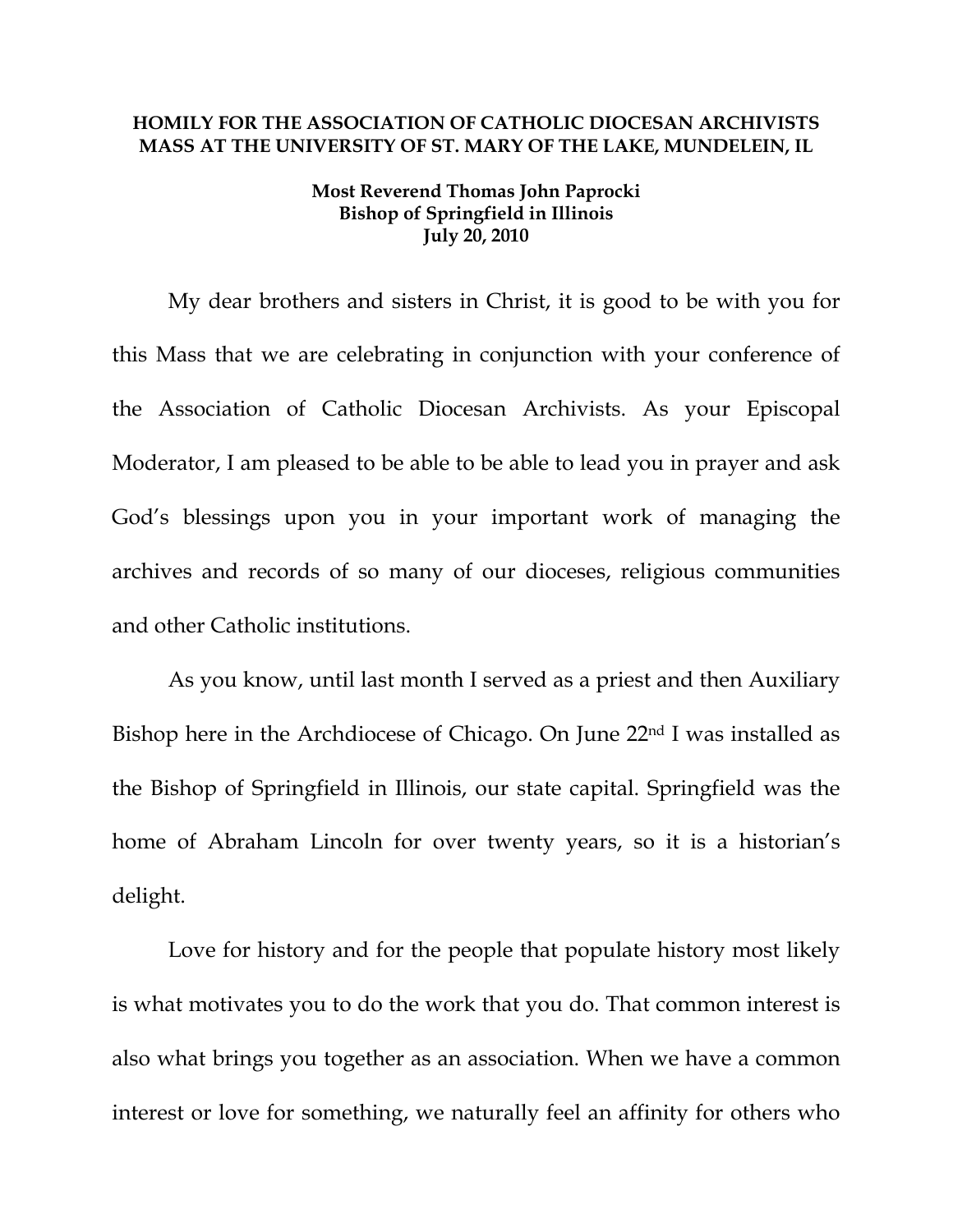share this interest. We also find that we can carry on extended conversations with people who share this common interest. For me, President Abraham Lincoln is always a topic of interest. I also have sports hobbies such as hockey and marathon running. I am not by nature a very talkative person, but I can talk for hours about hockey and marathon running with others who share that interest. On the other hand, a conversation about such topics with someone who doesn't share that interest can be very short.

In today's scripture passage from the Gospel of St. Matthew, Jesus responds to the person who thought he was making a simple statement to Jesus that His family was waiting to speak to Him. Jesus responds with a short lecture about our true family members, indicating that "whoever does the will of my heavenly Father is brother and sister and mother to me." Philosopher Johann Schiller expressed this idea in these words, "It's not flesh and blood but the heart which makes us fathers and sons, [mothers and daughters]." In other words, kinship is a blood relationship, but we also think of our soul friends and our trusted companions as our brothers and sisters.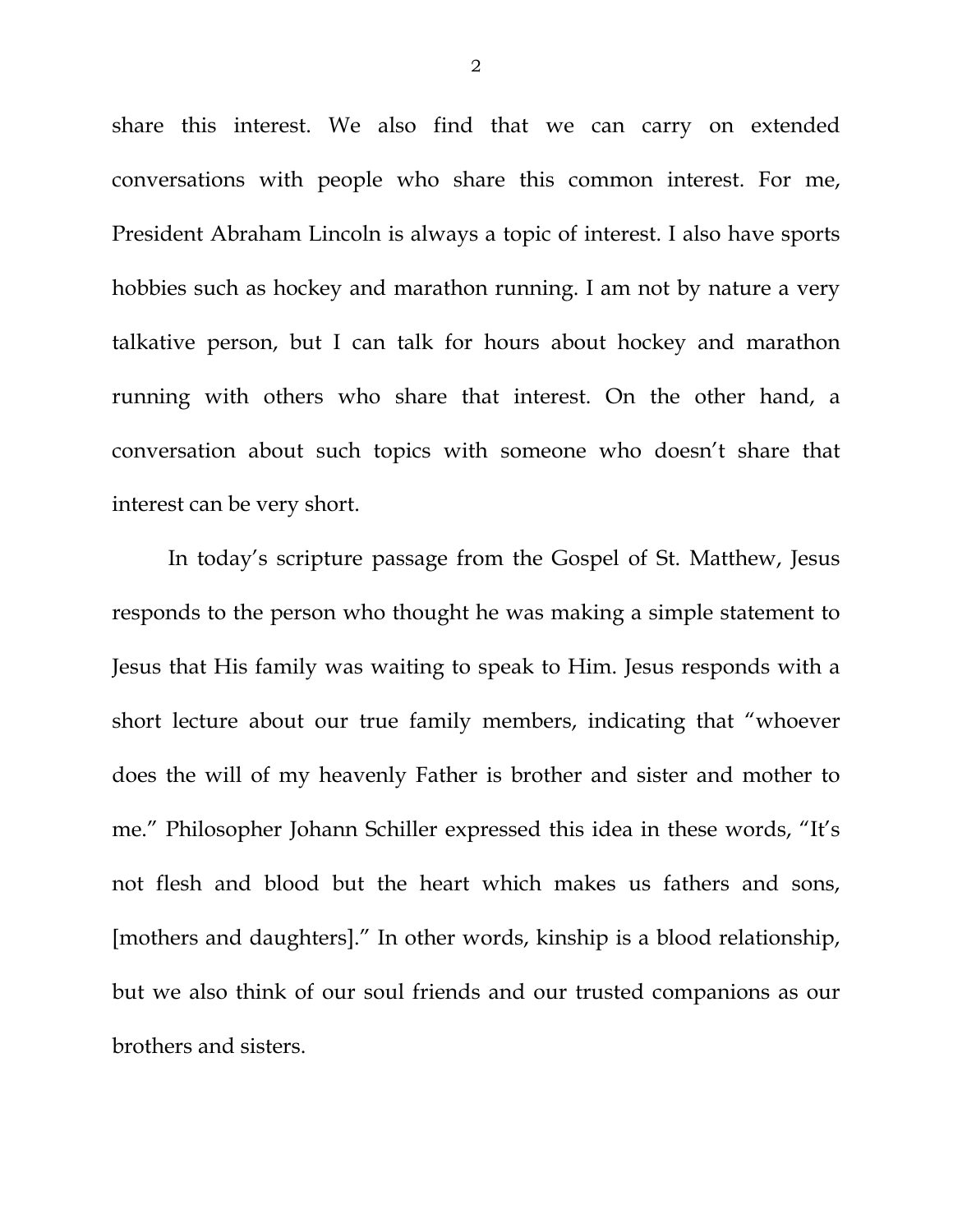When we recall how the disciples whom Jesus called left everything behind, including their families, their homes and their jobs, in order to follow Jesus and scale the spiritual heights with him, it is only natural that Jesus would feel a great kinship toward them. Some supported Jesus and His companions by selflessly providing food, lodging and money. They also faced difficult challenges when His hard teachings drove others away. The poet Maya Angelou points out, "Sisterhood and brotherhood is a condition people have to work out."

If we want to be true brothers and sisters in Christ, we must work at it, invest our hearts in His service, and show ourselves to be trustworthy disciples who can count on being counted among Jesus' closest kin.

This sense of belonging to the Lord's family inheritance is expressed in the beautiful prayer that opened our first reading from the prophet Micah, petitioning the Lord to guide His flock to their homeland. Beaten and chastised after their long exile, the people long for restoration to their homeland, where they may once again feed in the Promised Land, as they did when the Lord originally brought them there after the exodus from Egypt and the covenant at Sinai. The Lord who liberated His people from Egypt is the same one who restores from exile.